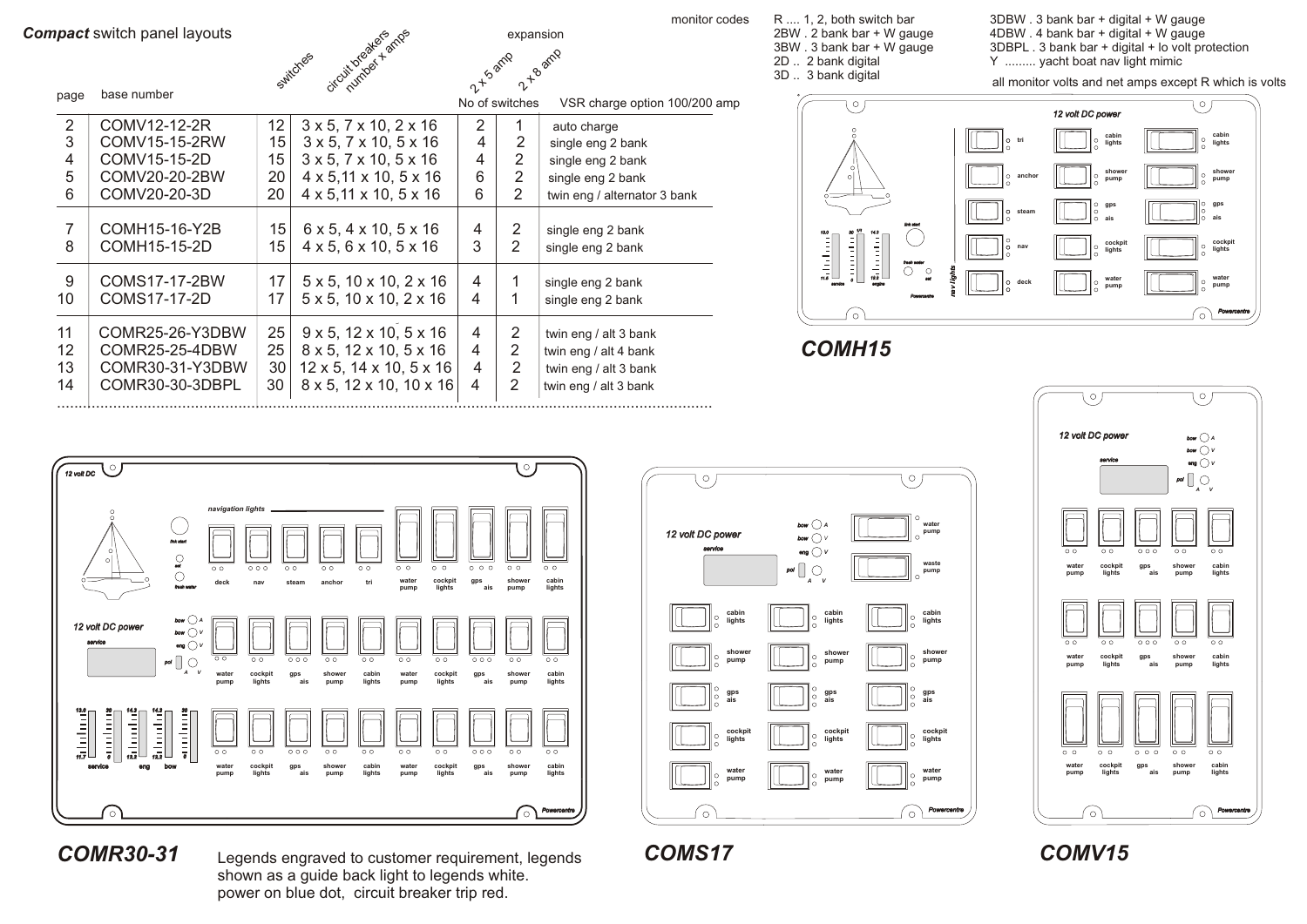

#### **COMV12-12-2R**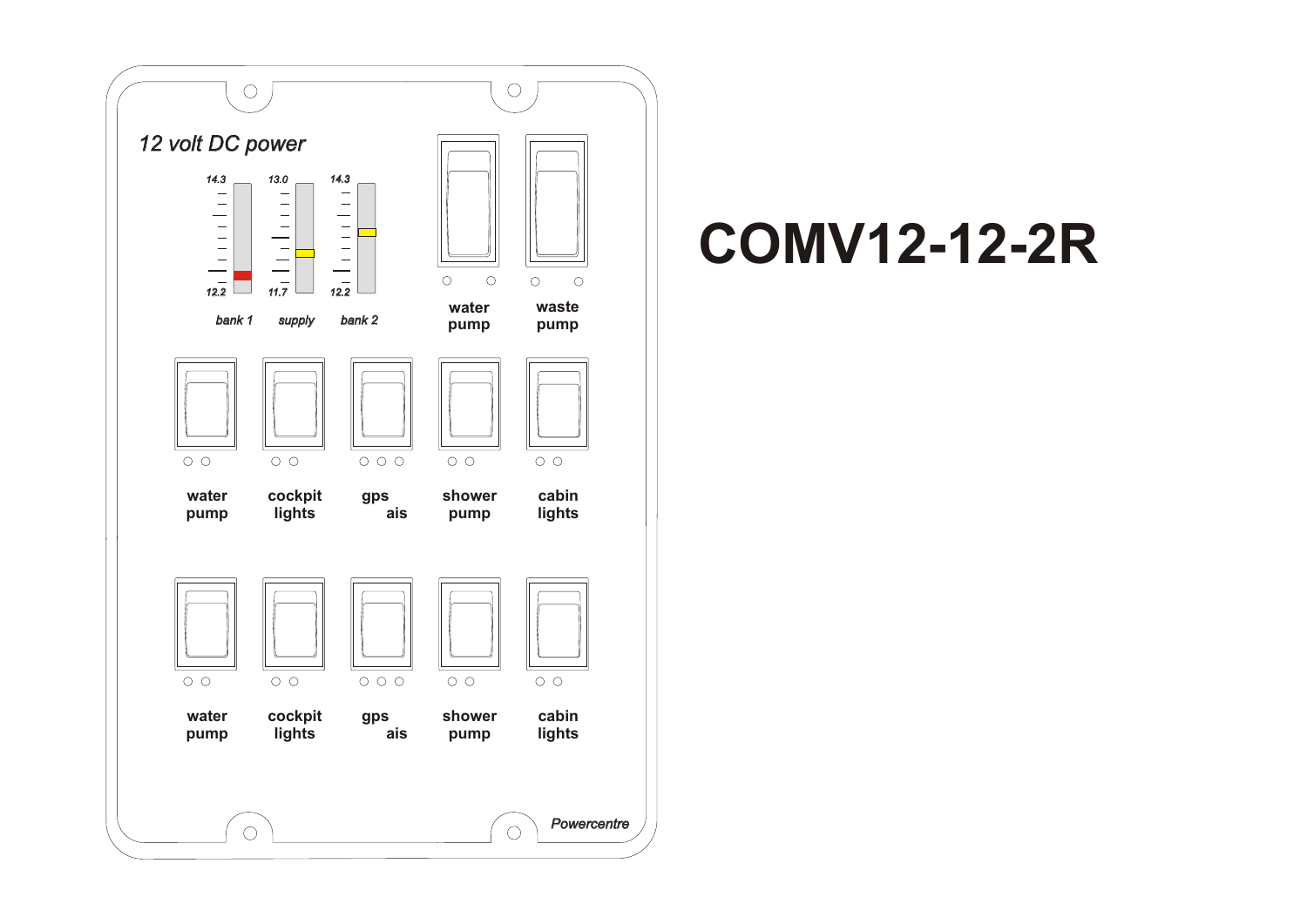# **COMV15-15-2RW**

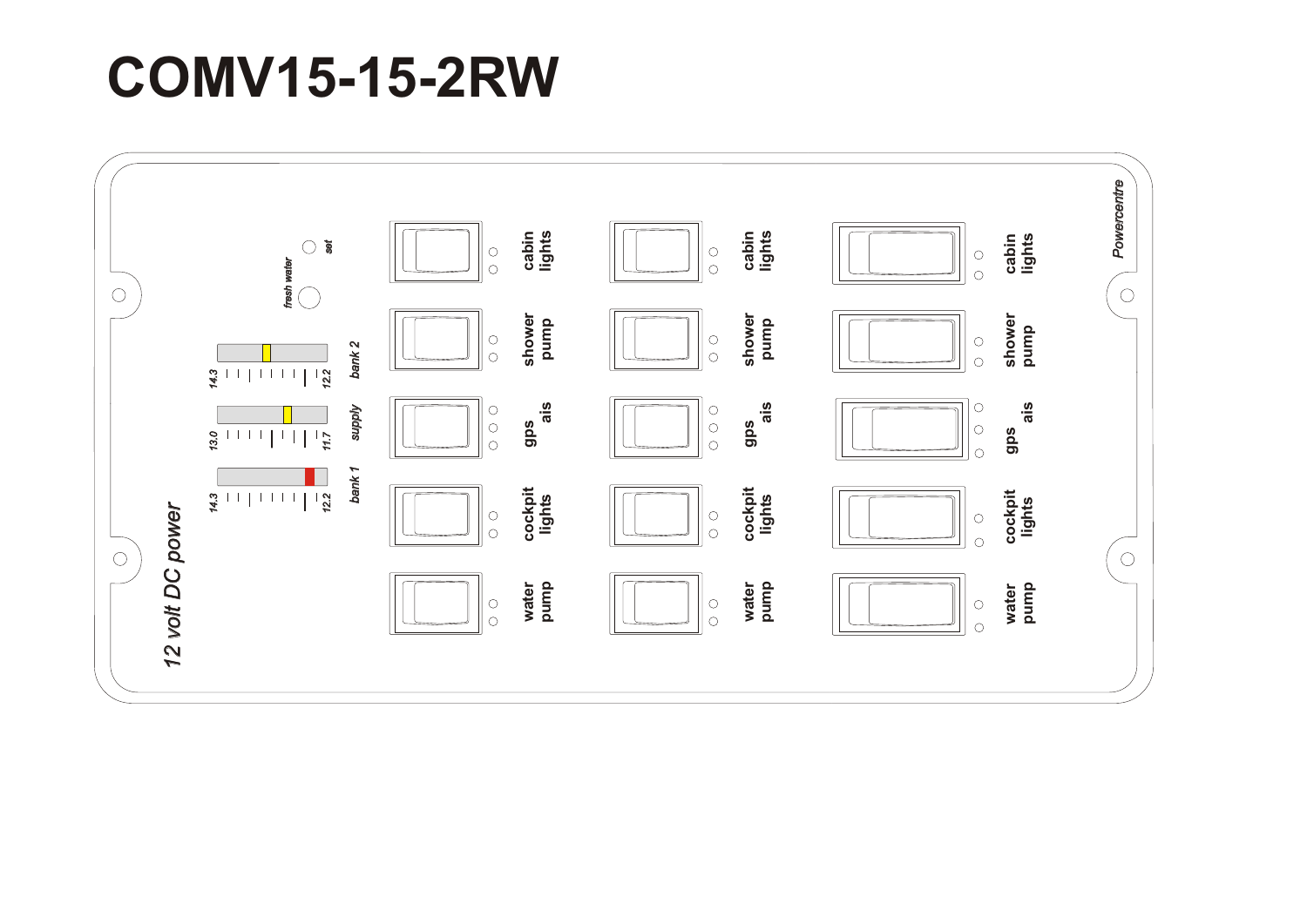## **COMV15-15-2D**

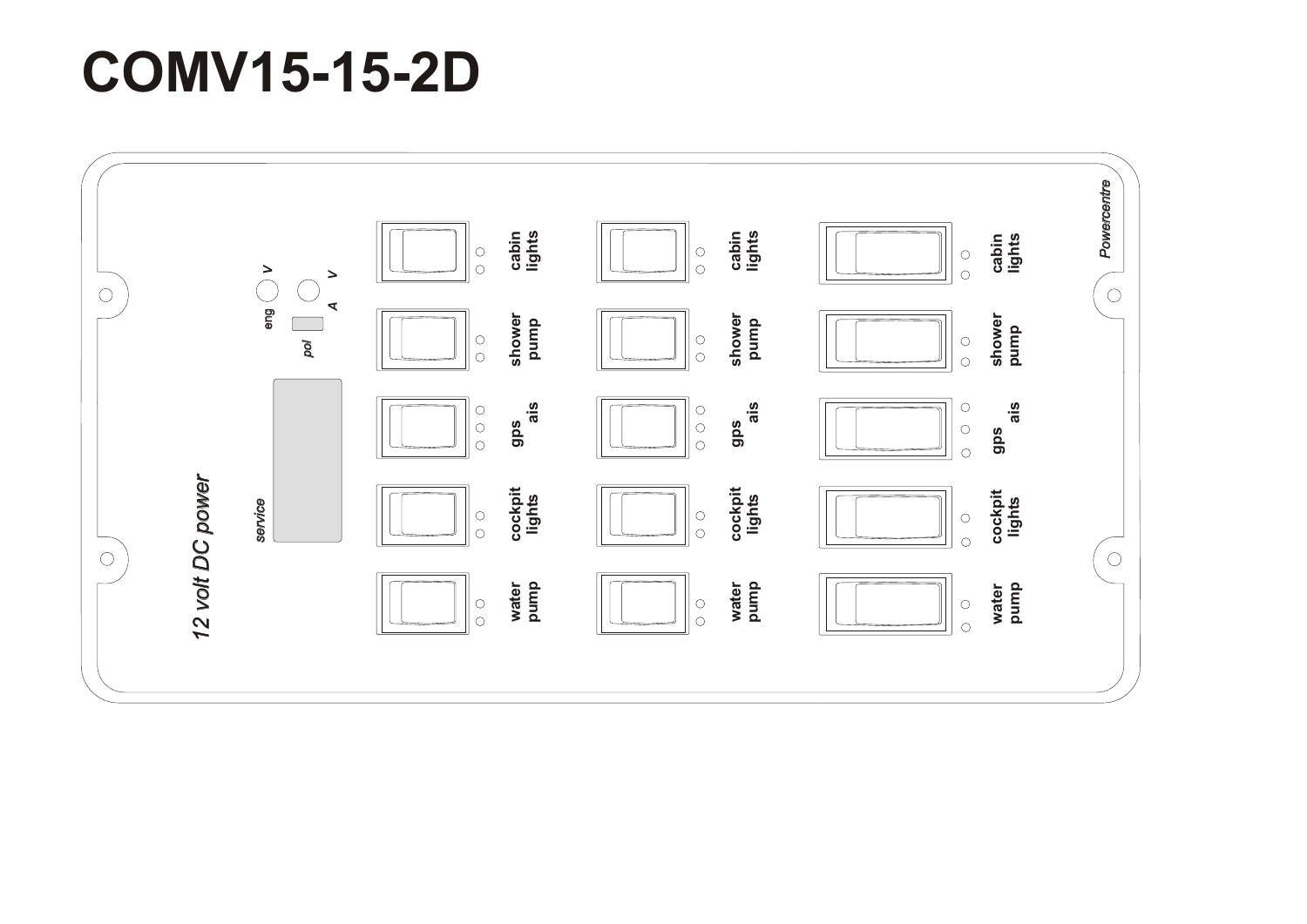# **COMV20-20-2BW**

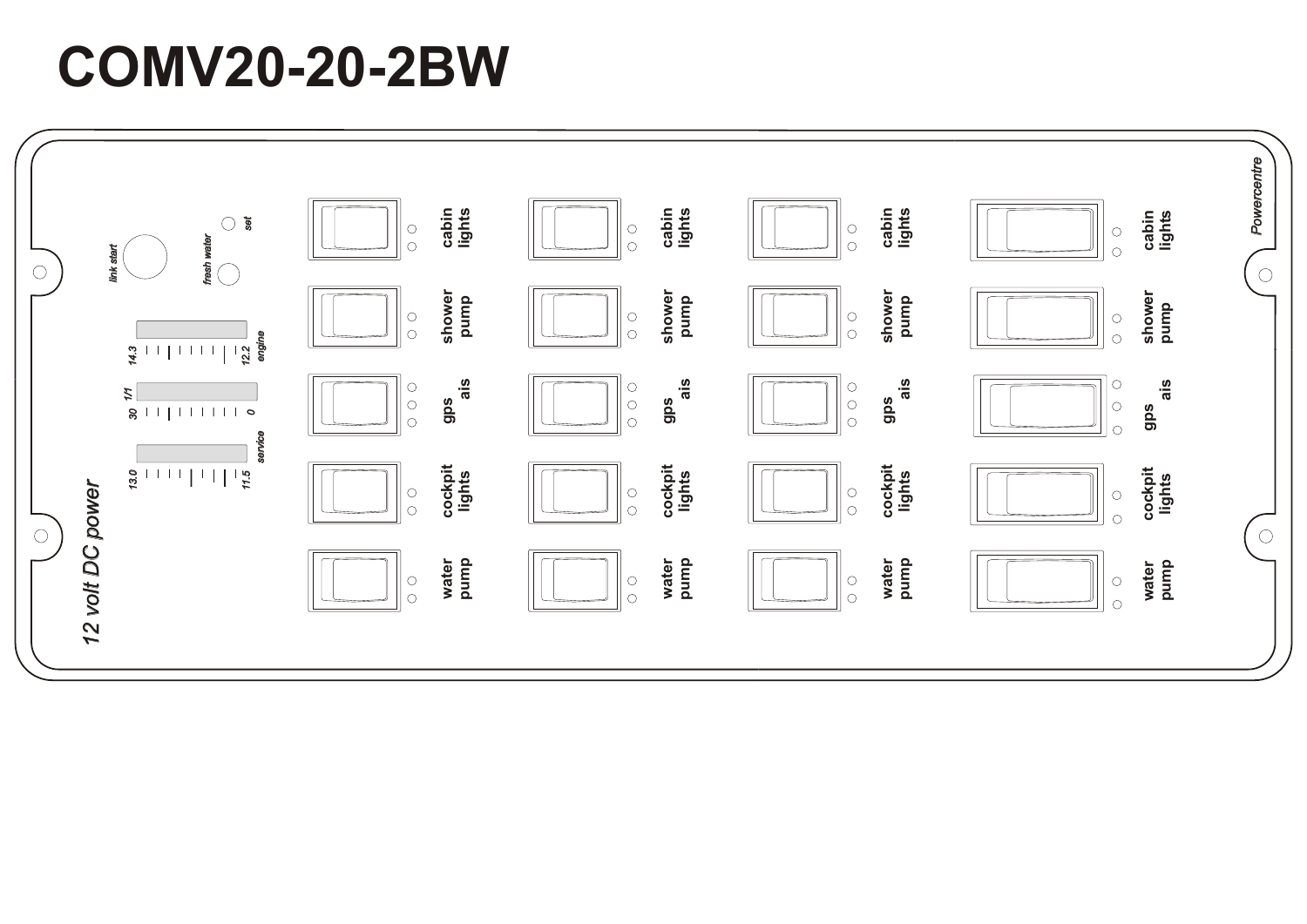### **COMV20-20-3D**

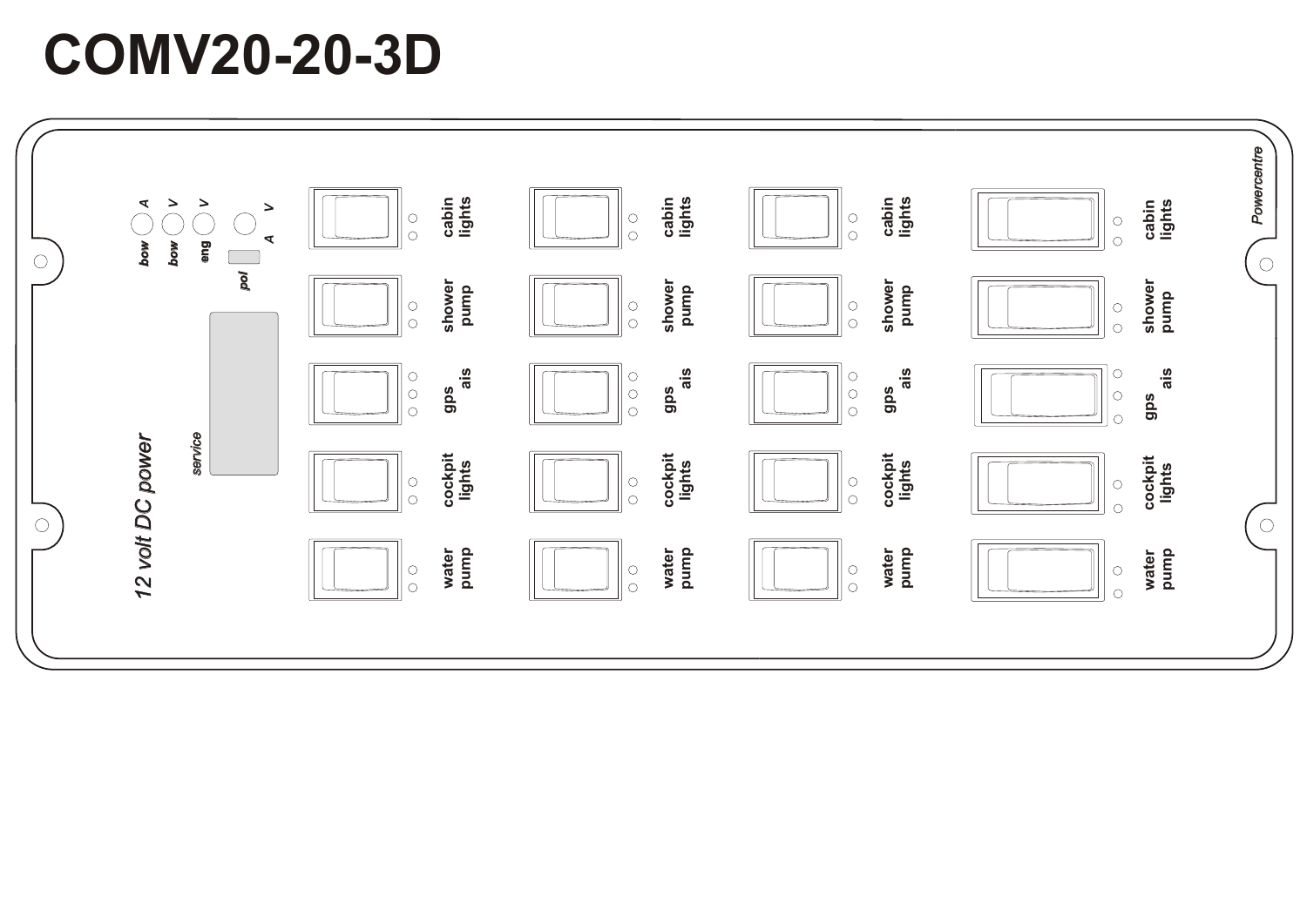## **COMH15-16-Y2B**

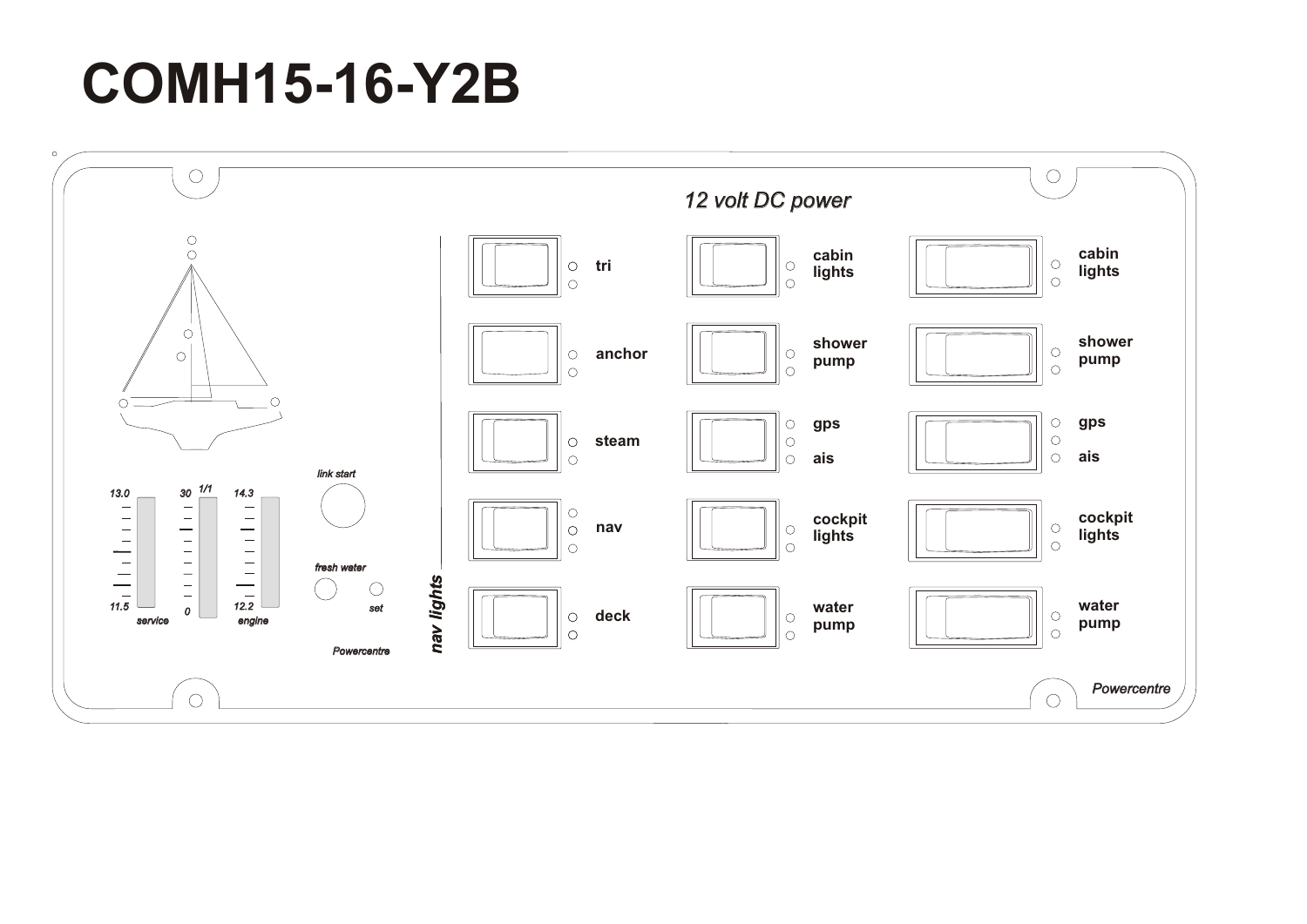# **COMH15-15-2D**

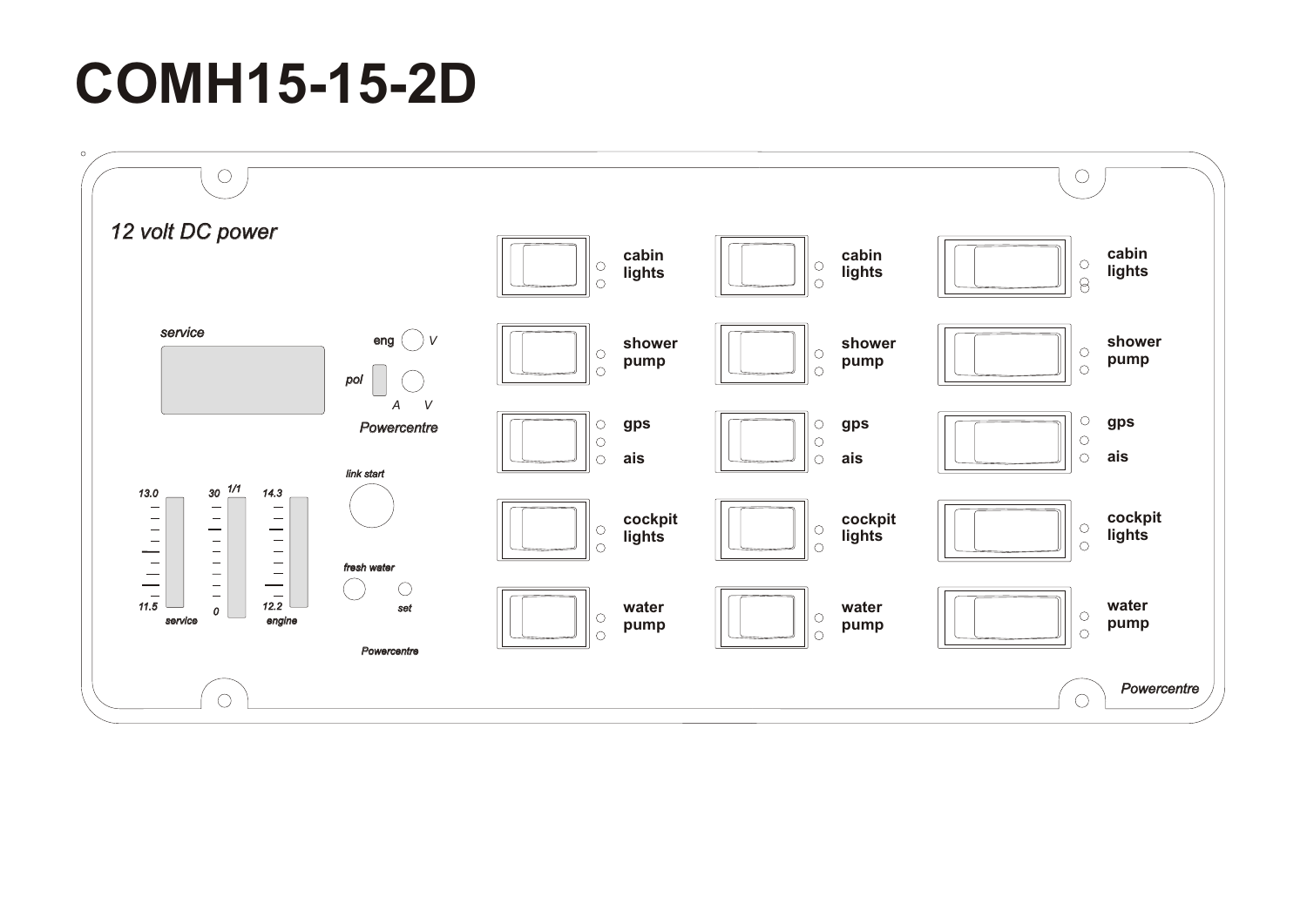

### **COMS17-17-2BW**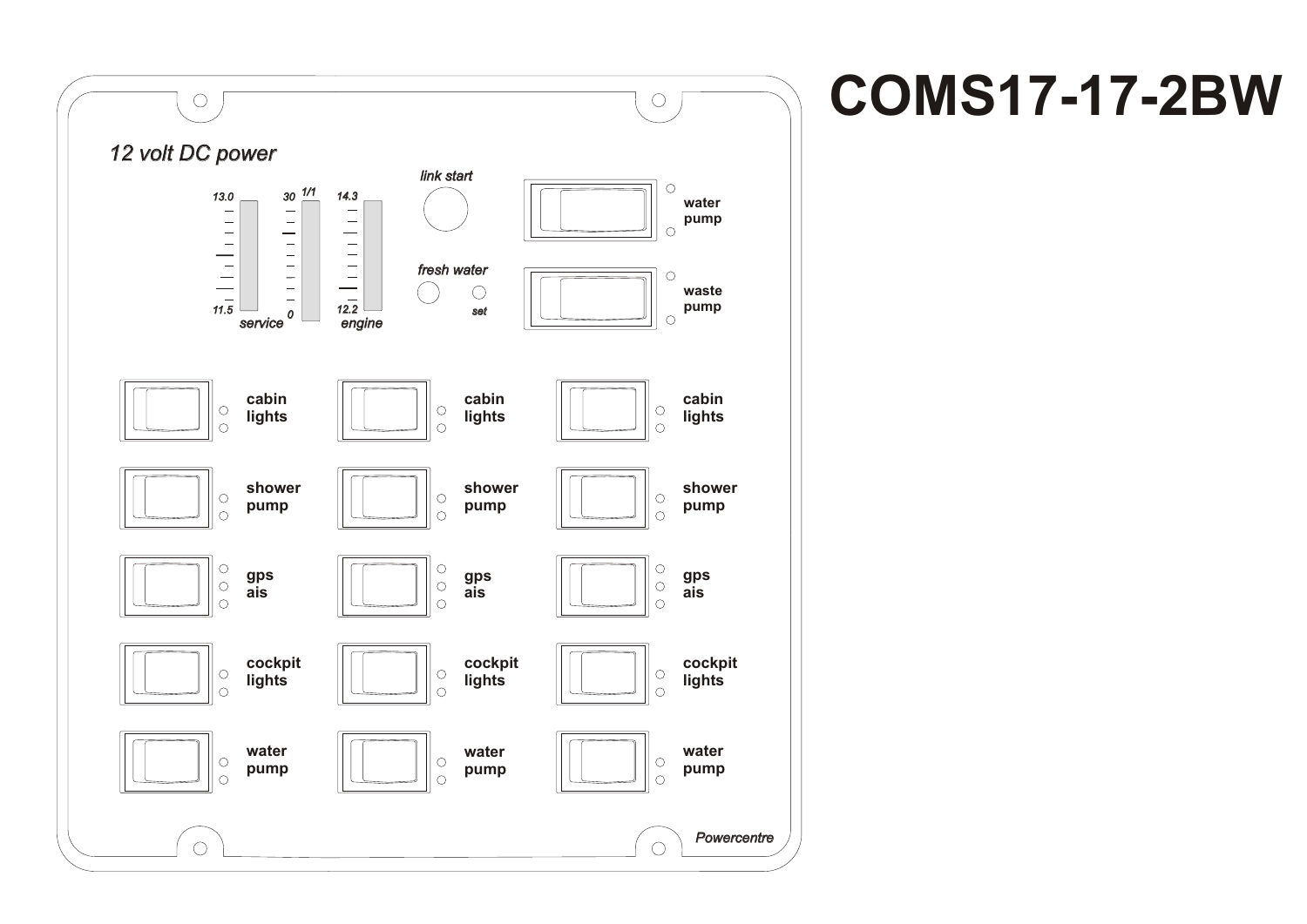

# **COMS17-17-2D**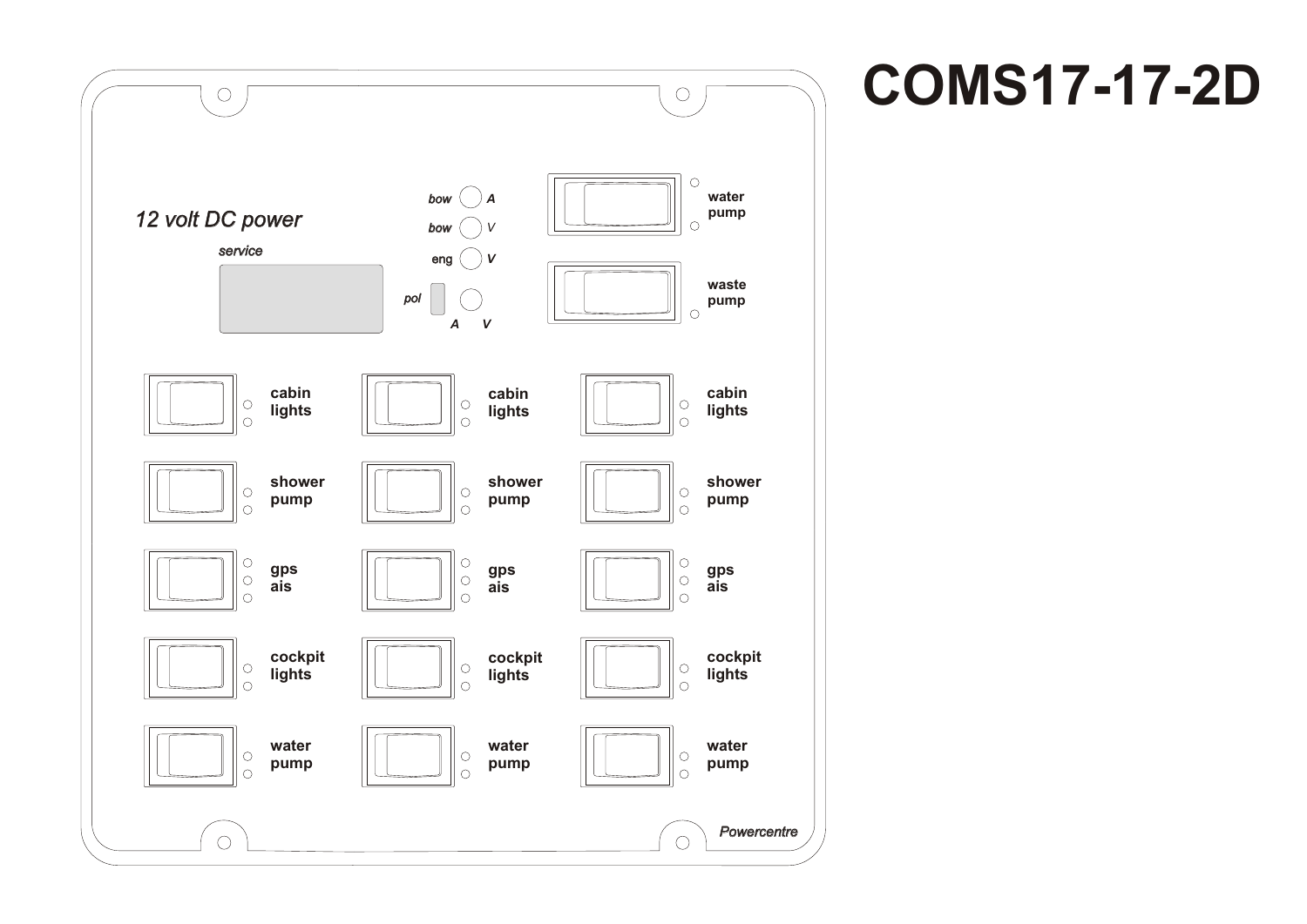## **COMR25-26-Y3DBW**

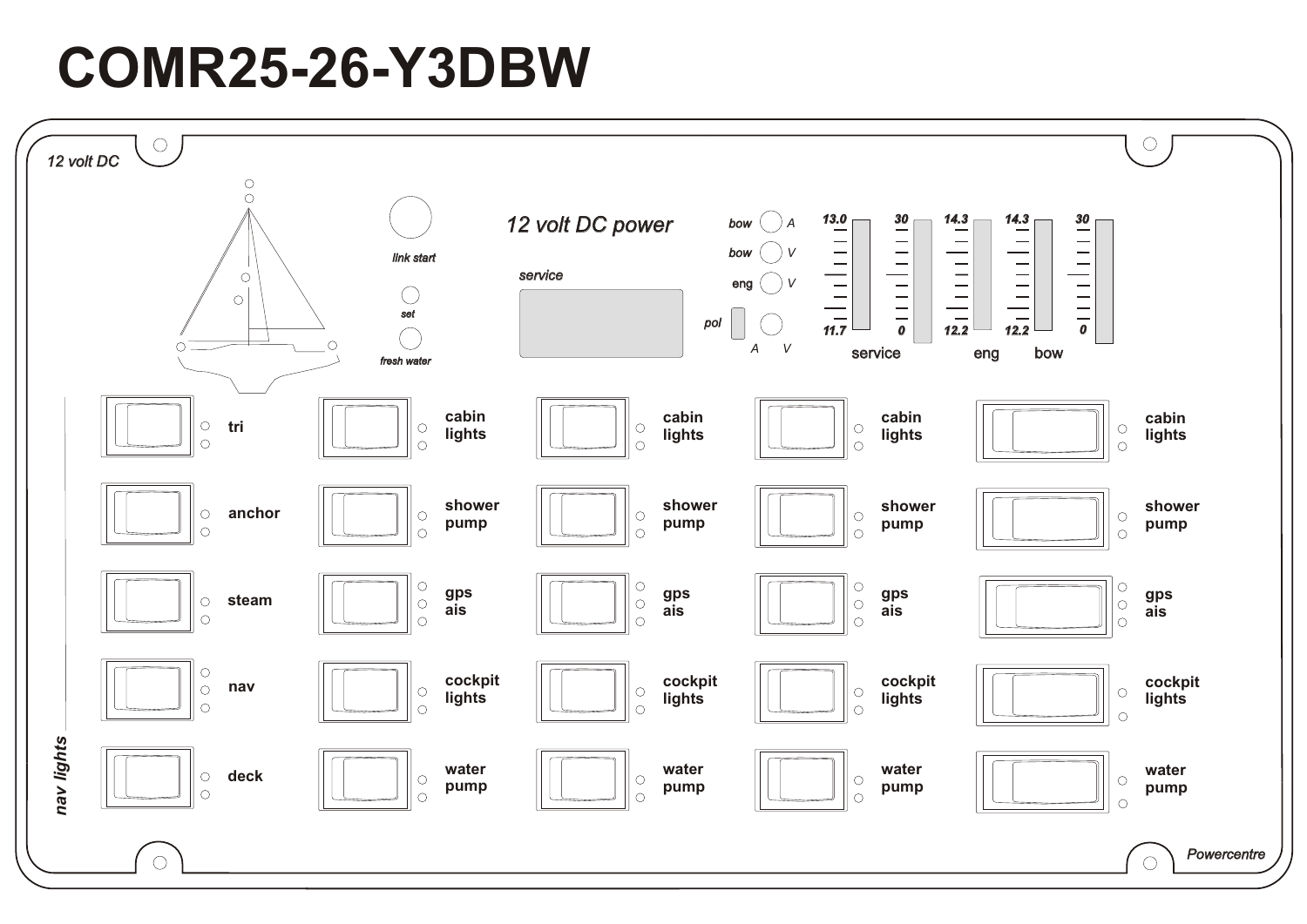### **COMR25-25-4DBW**

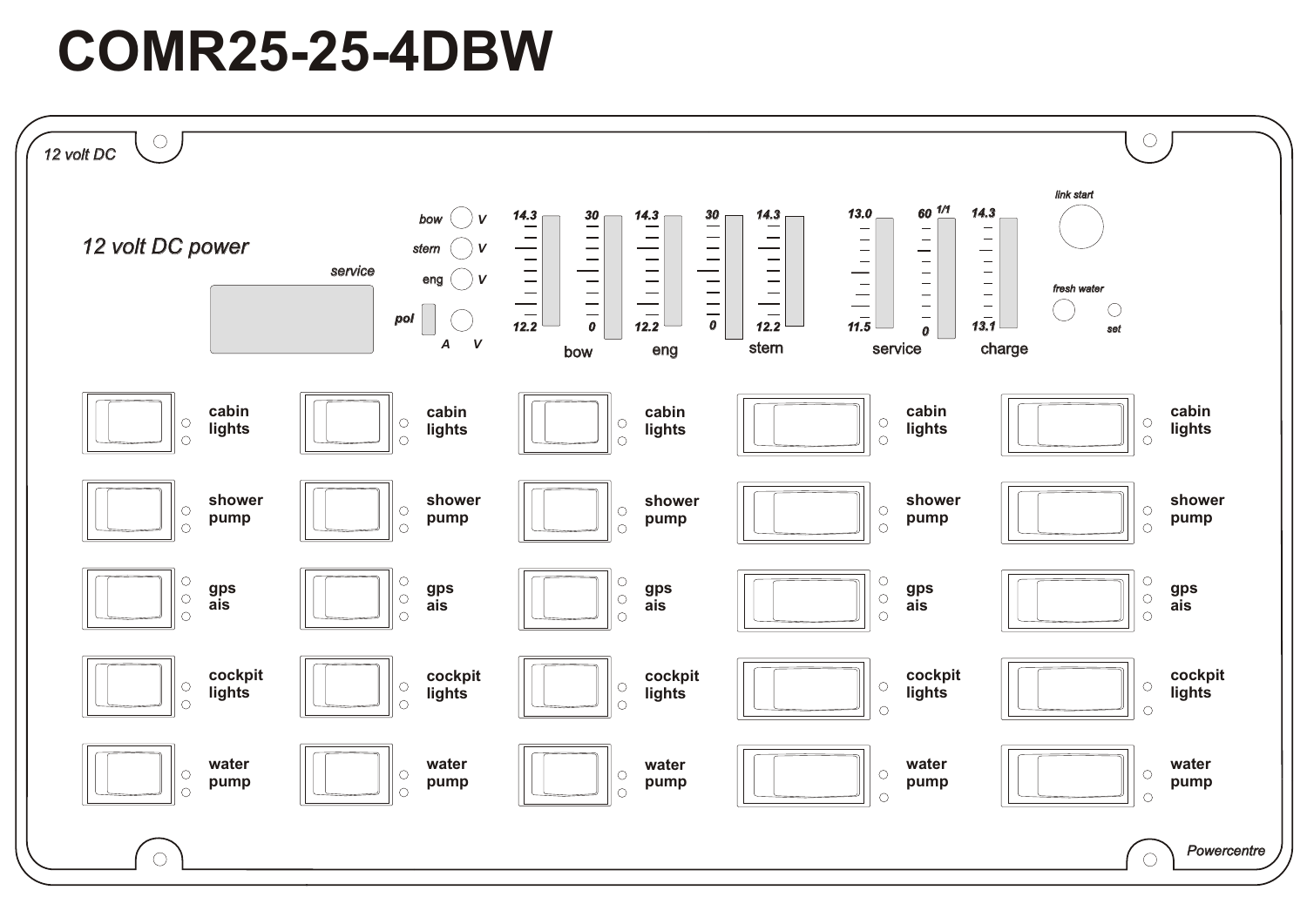